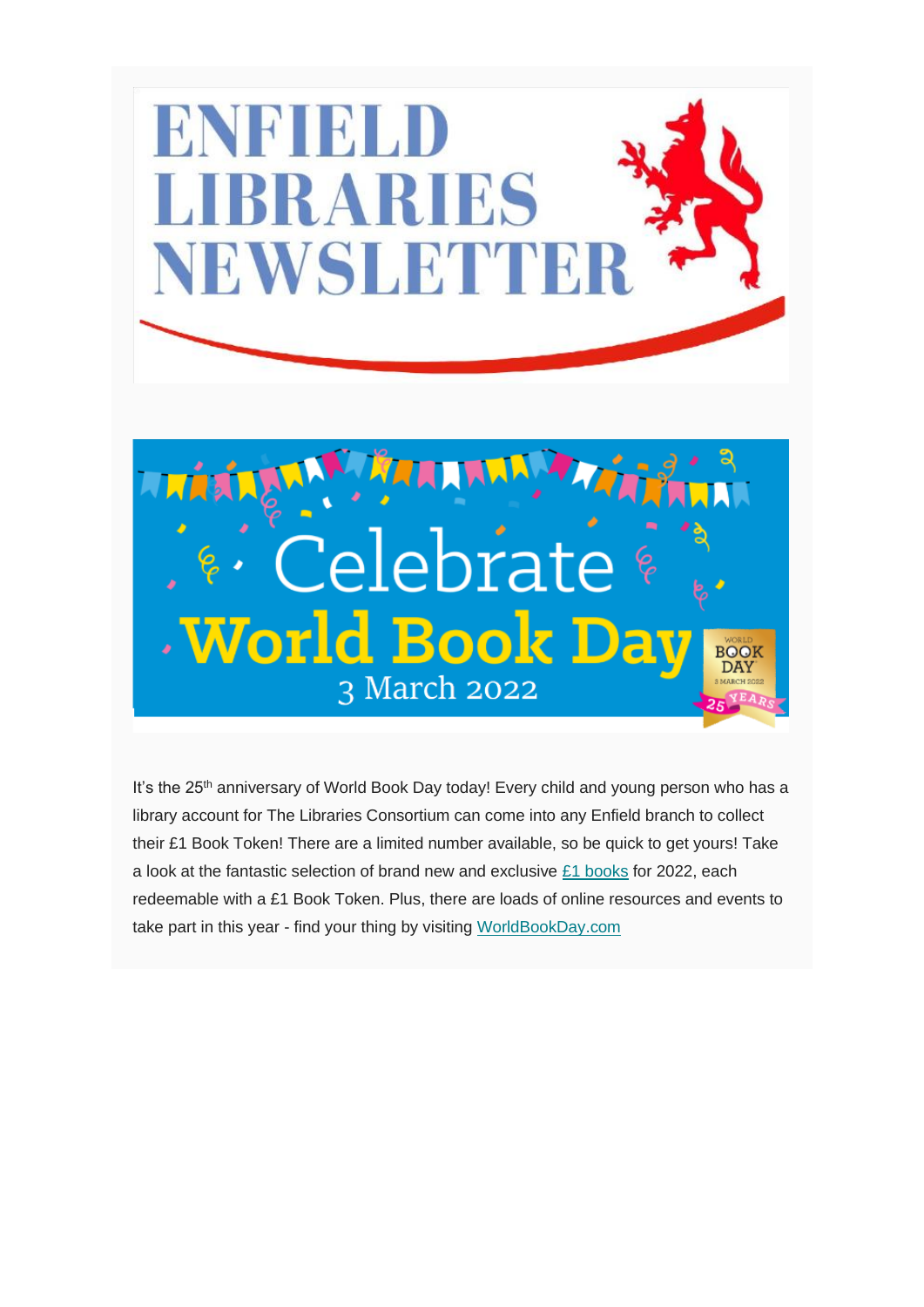

A live online event celebrating World Book Day for secondary school pupils and college students, brought to you by Nexus.



If mobility, disability, or caring responsibilities make it difficult for you to visit the library, then the [Royal Voluntary Service](http://www.royalvoluntaryservice.org.uk/) (RVS) can bring the library to you. These highly experienced volunteers will take note of your preferred genres and authors, select a range of titles that they think you'll enjoy and deliver to your home free of charge. As well as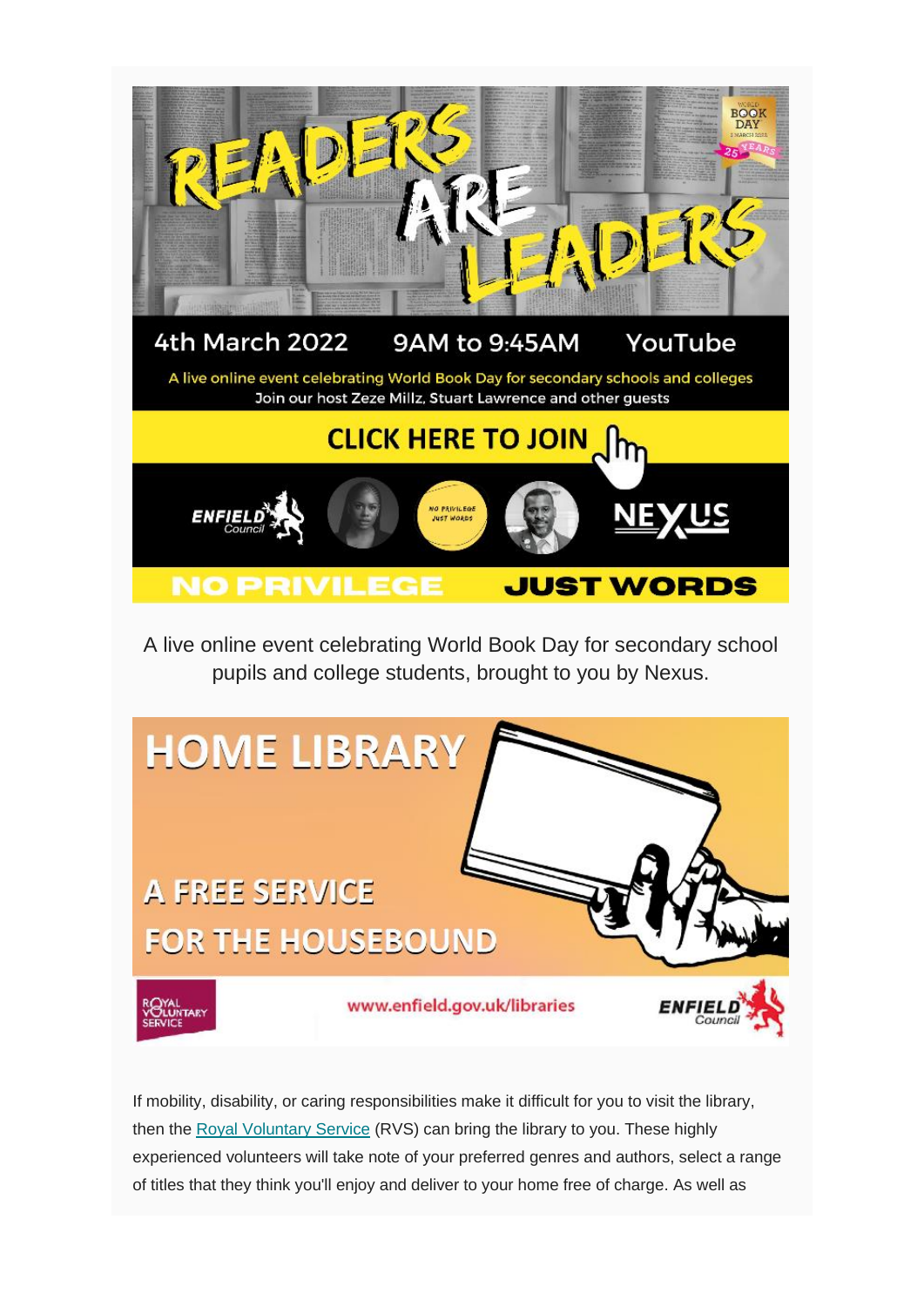books, RVS have access to a range of DVDs and CDs to suit every taste, along with reading material in different languages. The RVS will visit Home Library users once every four weeks and can also offer digital assistance with a variety of reading and listening apps (more details in the next article). For more information or to see whether you can sign up for this service, simply call Shauna on 07826511094 or email [enfield.hls@royalvoluntaryservice.org.uk](mailto:enfield.hls@royalvoluntaryservice.org.uk)

## **FREE E-LIBRARY ASSISTANCE**

## **Bringing the library to you**



www.enfield.gov.uk/libraries

If you have a smartphone, tablet or computer and you'd like to start reading e-books or listening to audiobooks, Shauna's team at the [Enfield Home Library Service](https://new.enfield.gov.uk/services/libraries/home-library-service/) (EHLS) may be able to help. It's not always easy getting to grips with your new device and navigating the internet, but if anyone knows how essential it is to be able to access free resources from home, it's the EHLS and that's why they've started this digital assistance programme. There are thousands of e-books to choose from with options to change text size, font style and background colour. There are equally as many audiobooks and the best thing is, you wont need to carve out space on your bookshelf as everything you borrow will be stored on your device! If you'd like to learn how to download the apps that give you full access to these amazing online resources or you'd like some training on how to search, reserve and borrow titles via the [online library catalogue,](https://libraries.enfield.gov.uk/client/en_GB/enfield) please get in touch. You can easily reach Shauna by phone 07826511094 or enfield.hls@royalvoluntaryservice.org.uk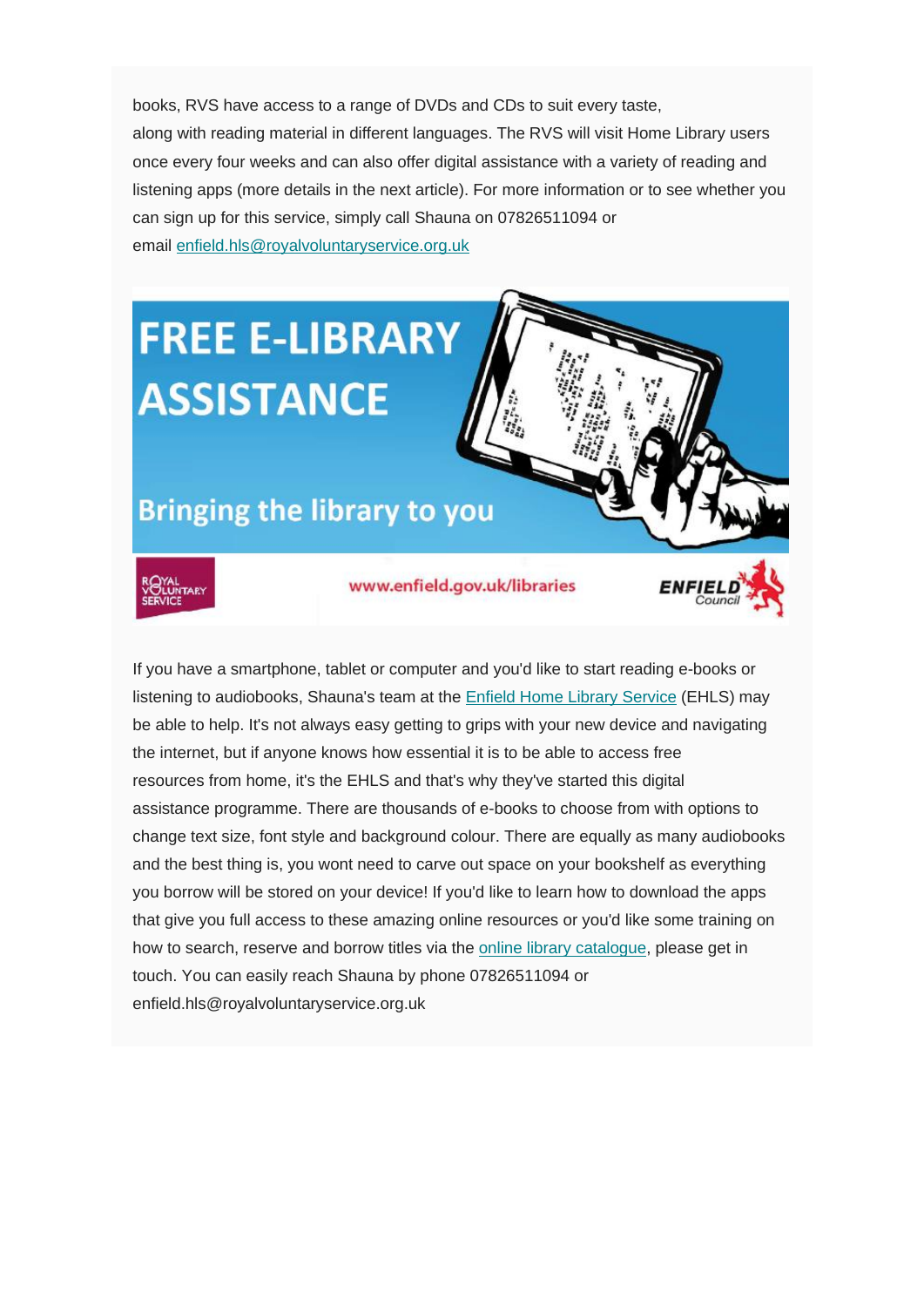

The Book Trust programme, [Bookstart,](https://www.booktrust.org.uk/what-we-do/programmes-and-campaigns/bookstart/) offers FREE book packs for every child, and guidance materials for parents and carers. The packs help families develop a daily reading habit in the home and give every child a flying start in life. All partners working with children and families - health practitioners, nurseries, playgroups - can promote the availability of the packs and help every child become a reader. The Bookstart Baby packs are for every child before their first birthday and the Bookstart Treasure gifts are for every three-to-four year-old. Enfield libraries will gift a child a Bookstart Baby pack or Treasure gift once they've started their reading journey by becoming a member of the library - that's right, even a newborn can have a library card! You can [apply for a library card online](https://new.enfield.gov.uk/services/libraries/library-information/#2) or apply in branch at all [Enfield libraries.](https://new.enfield.gov.uk/services/libraries/contact-information-and-opening-hours/) Book Trust is a charity that works to transform lives through inspiring a love of reading. They know that reading for pleasure helps children to do well at school and increases their well-being. They do everything they can to help to make sure that every child can enjoy stories and books from as early as possible and that's why Enfield libraries are committed to supporting this programme.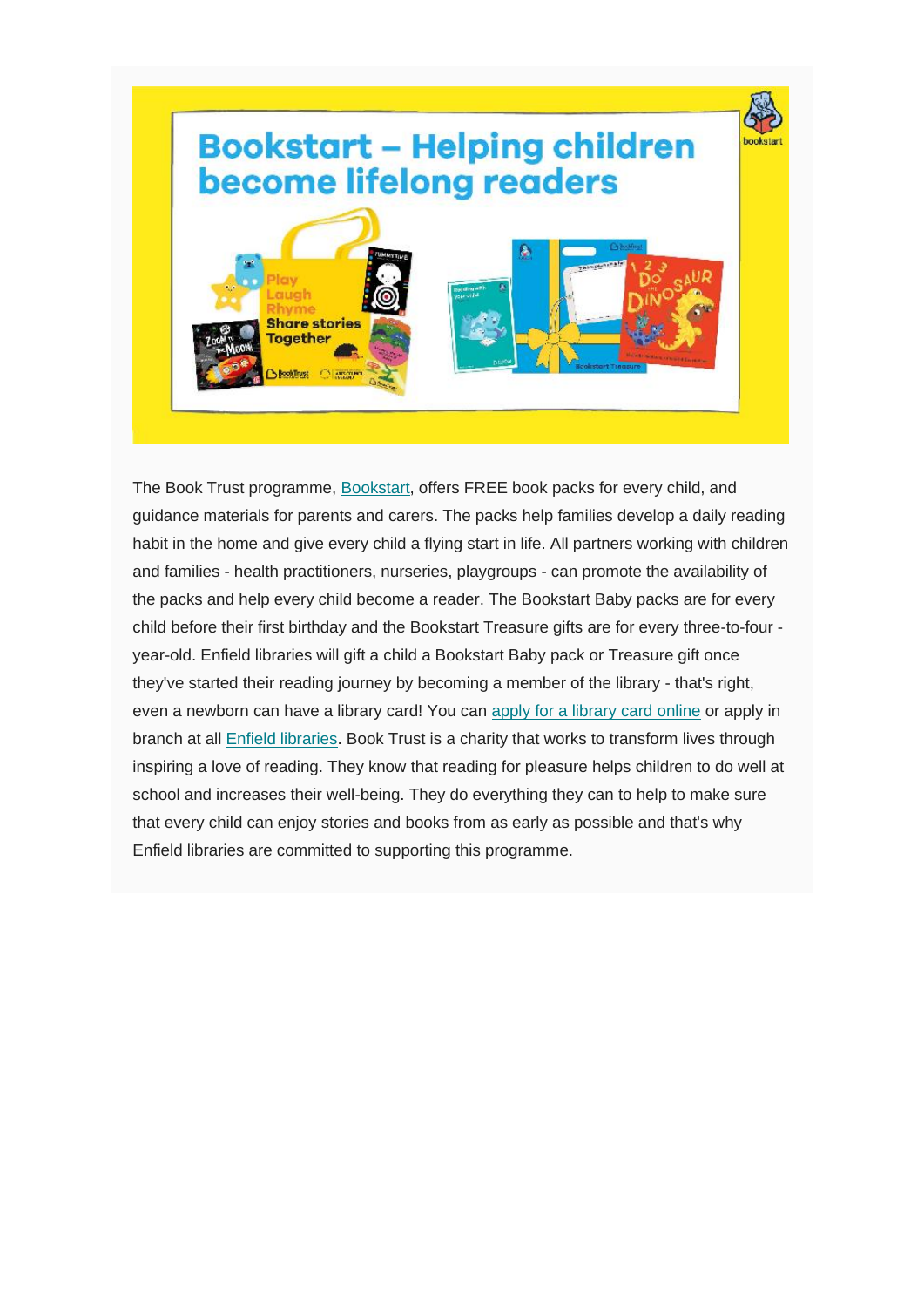

## fore street library is being transformed!

Fore Street Library is being transformed into an exciting, flexible space that will accommodate cultural activities and community group events alongside existing library services. The library will be temporarily closed from 21 February until the summer. During this time, library users are advised to use the nearby [Edmonton Green Library](https://new.enfield.gov.uk/services/libraries/contact-information-and-opening-hours/) .

Furthermore, from 15<sup>th</sup> March 2022 we will also be offering a light library service at Angel Community Centre, 48 Raynham Road, London N18 2JF. Library staff will be present on site on Tuesdays and Thursdays, 10am to 1pm, from this date until we move back to the refurbished Fore Street Library in the Summer.

The improvements around Upper Edmonton are emerging thanks to Enfield Council and the GLA's [Good Growth Fund.](https://letstalk.enfield.gov.uk/good-growth-fund)



We're really excited to welcome you to our new library once work is complete in late spring/early summer 2022. The Electric Quarter development in Ponders End sits on the former Middlesex University and is being transformed into a development of new homes, new commercial and retail space and of course, a new library. Watch this space for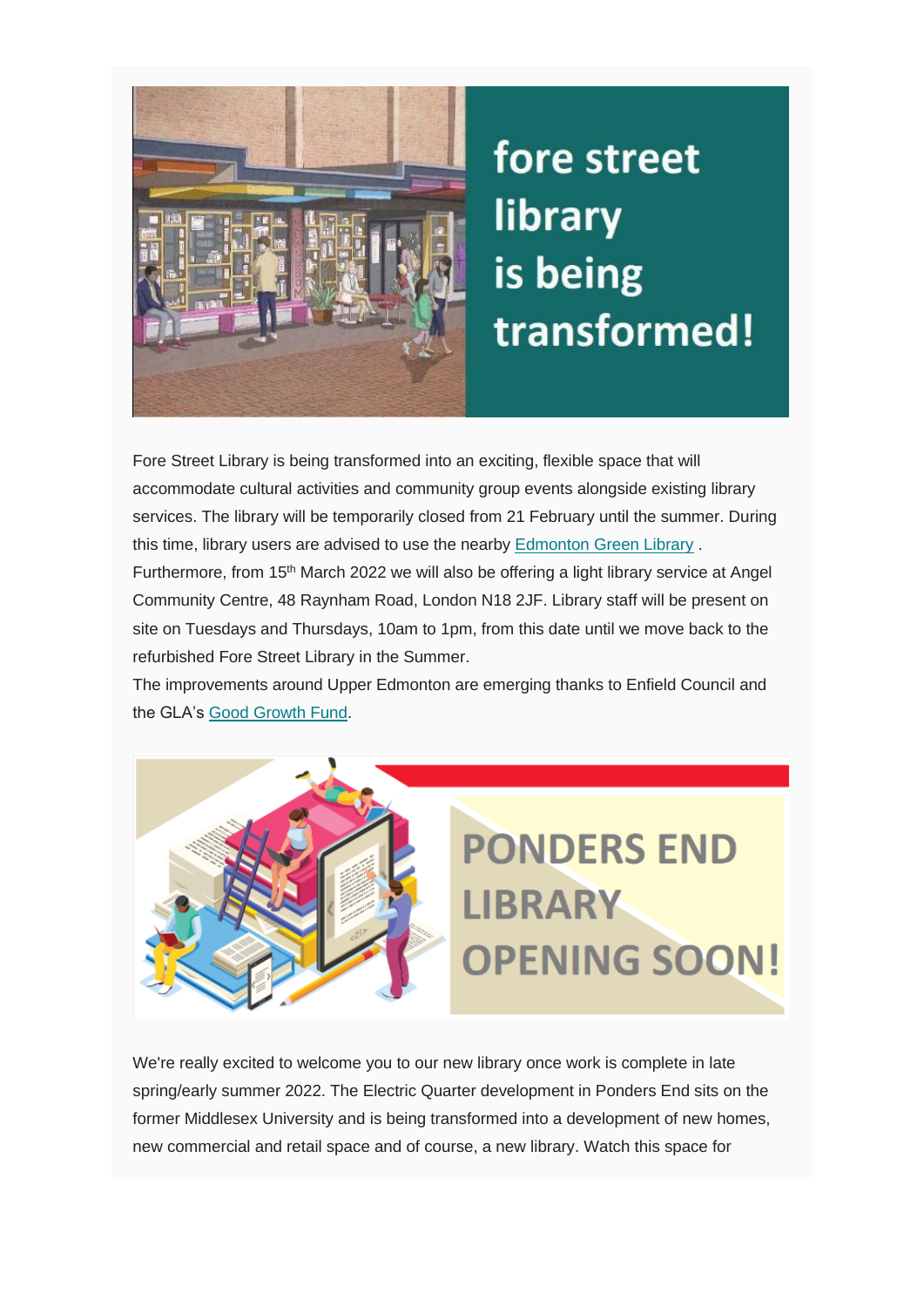updates and announcements of an opening date, but in the meantime, [click here](https://corporate.lovell.co.uk/case-studies/the-electric-quarter/) to read Lovell's case study of the site.



Click here for an interesting read on the missions of #IWD2022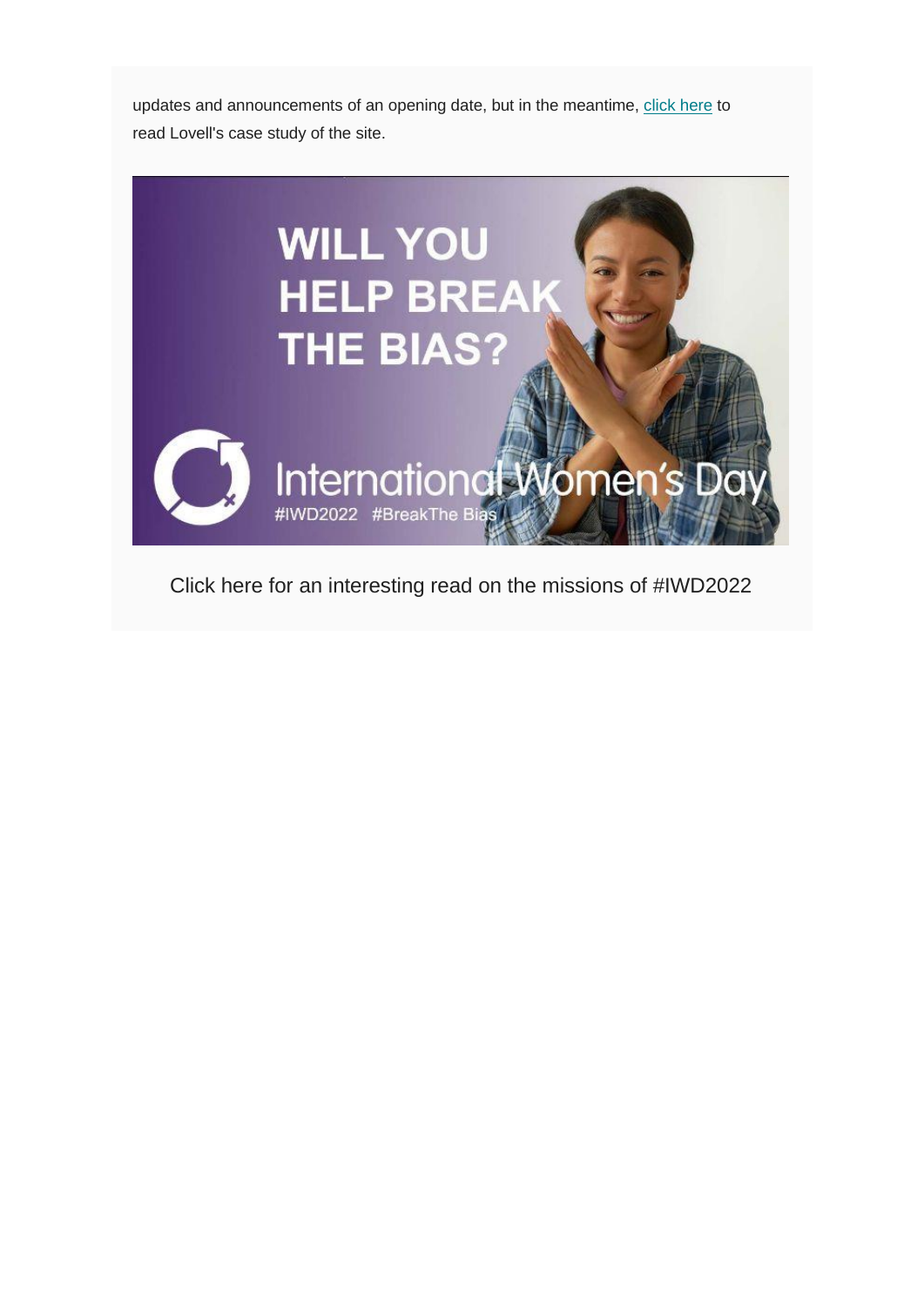

Click here to visit Enfield Connections' webpage via My Life Enfield.

*We are sending you this email because you subscribed to it either electronically or at one of our libraries. You can unsubscribe at any time by simply emailing us back and asking to be removed, or by asking in*